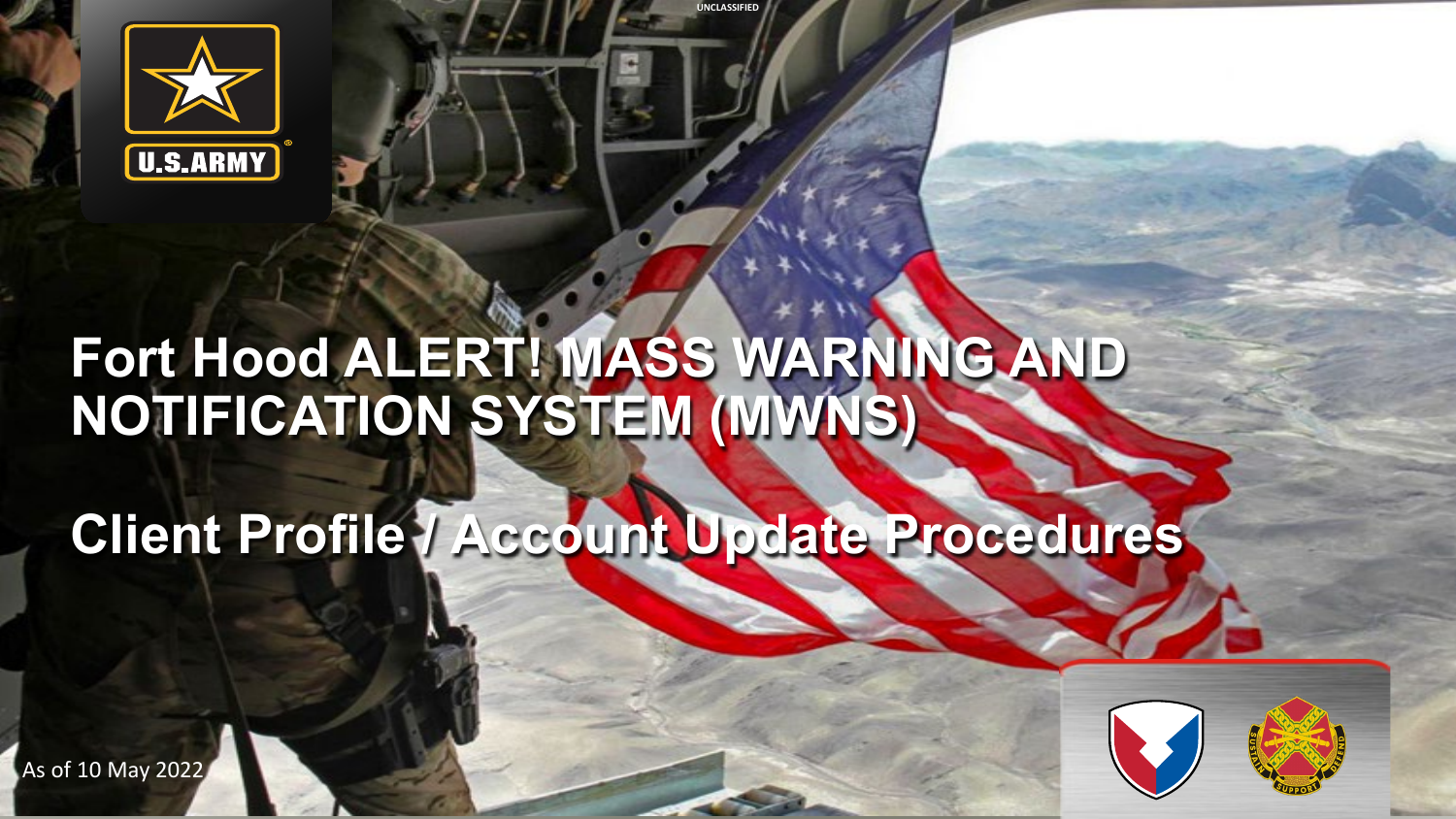

Step 1. Right Click on the Alert! Icon and select Edit Contact Info (figure 1)



Figure 1. Client Registration

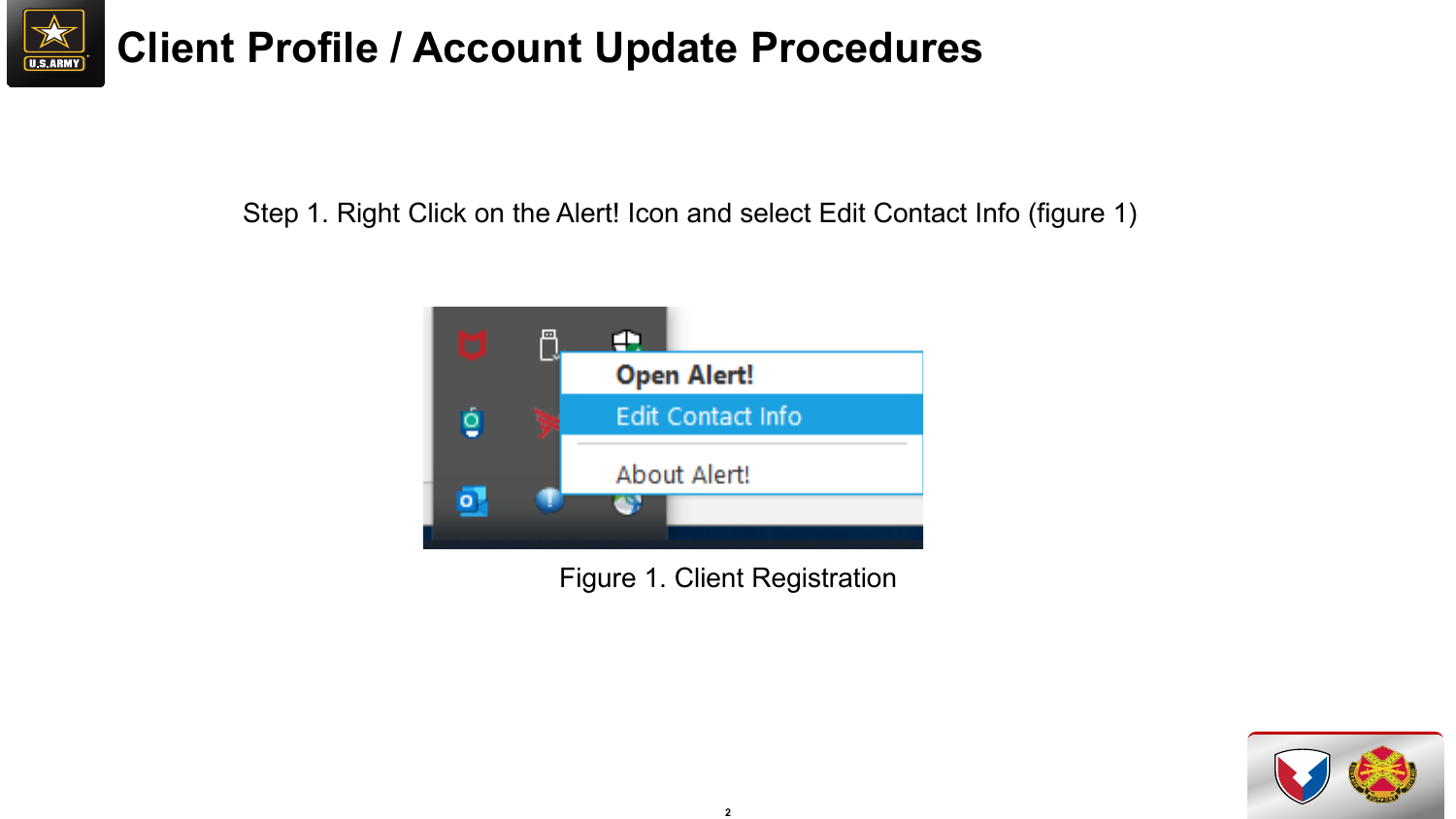

Step 2. Windows Security ALERT! SYSTEM MESSAGE dialog displays: select certificate and click OK (figure 2)



Figure 2. Windows Security Alert! System Message NOTE: Ensure the most current certificate is selected

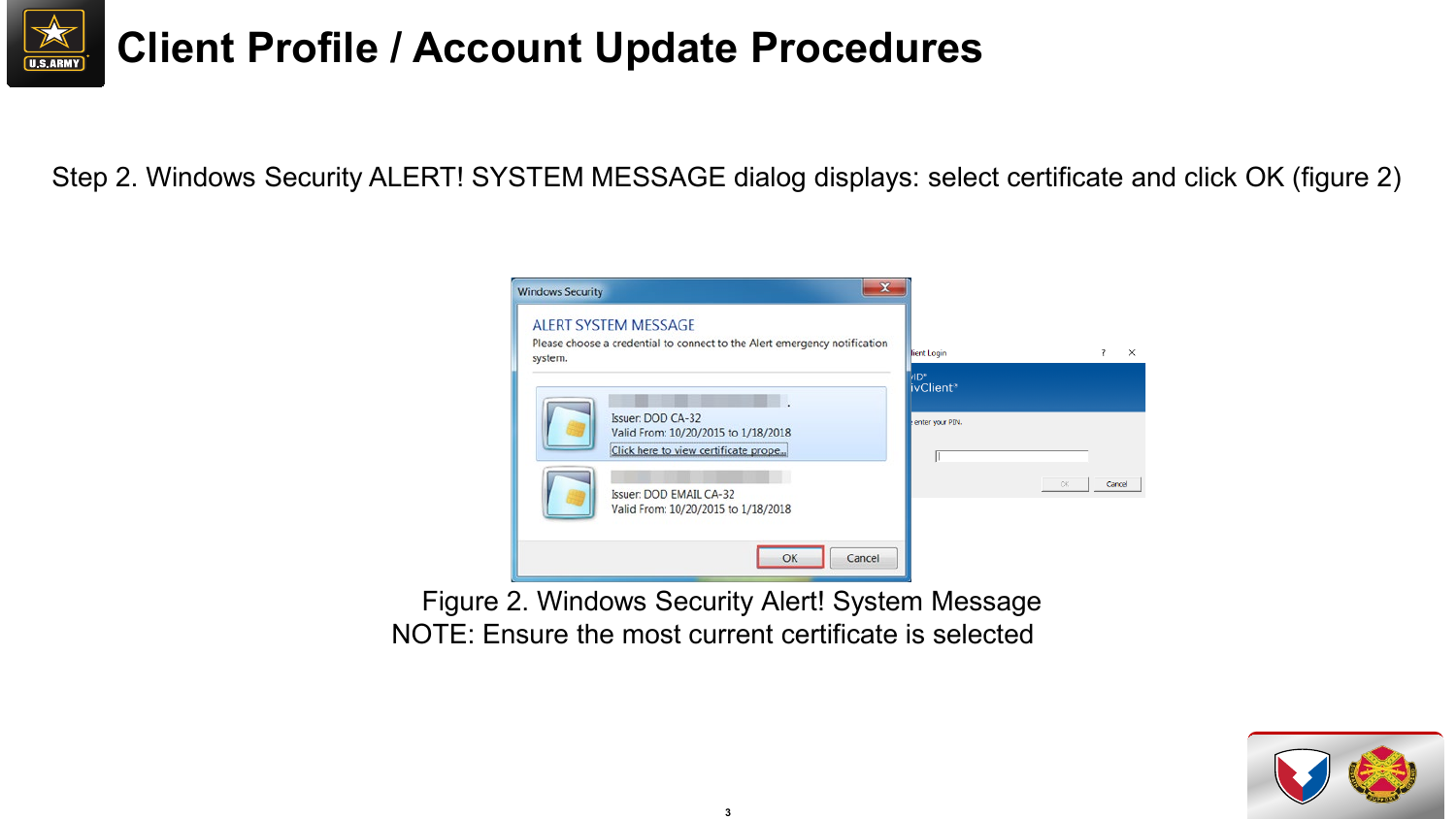

Step 3. The Create Client Account Dashboard page contains four sections: Personal Information, Associations, Contact Methods and Family Members

1 Personal Information: Enter First Name and Last Name (required); optional, enter Middle Name and Rank; CAC EDIPI auto-fills from the inserted CAC).

| <b>Client Account Dashboard</b>                   |        |                                 |  |
|---------------------------------------------------|--------|---------------------------------|--|
| Dashboard<br>----------                           |        | Enter your personal information |  |
| Personal Information<br>---------<br>Associations |        | Middle Name (Opt.)              |  |
| <b>Contact Information</b>                        | CIV    | <b>CAC EDIPI</b>                |  |
| <b>Family Members</b>                             | Cancel | Save                            |  |

Figure 3. Personal Information

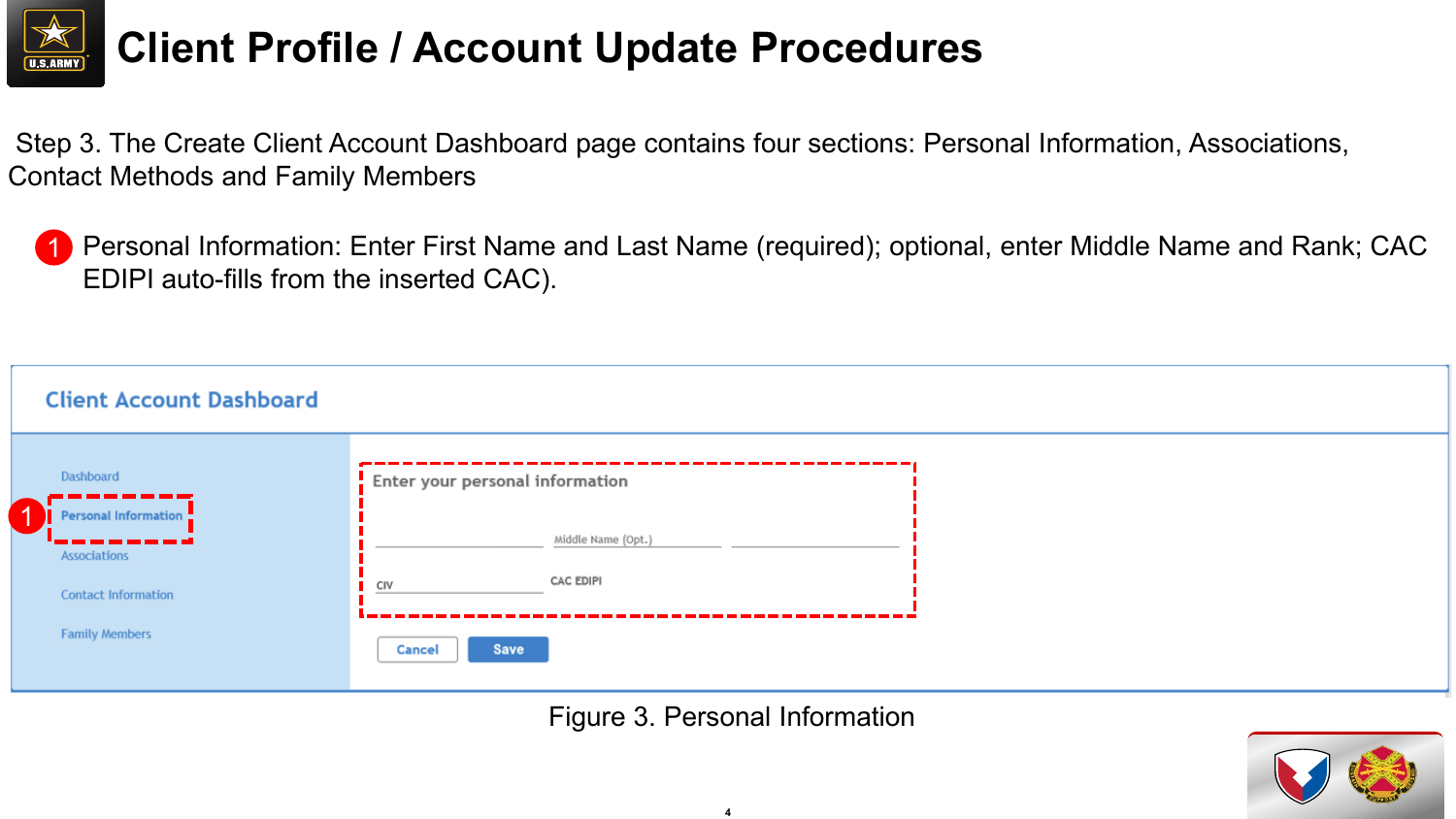

2

#### **Client Profile / Account Update Procedures**

Associations – Associations added to the Create Client page grant permissions to manage clients, groups, other users and templates and allow a Web Interface User (within the associations) to send alerts to the client. The Associations section contains four sections: Add **Military Location**, Command Structure, Address and Additional Attributes.



Figure 4. Military Location

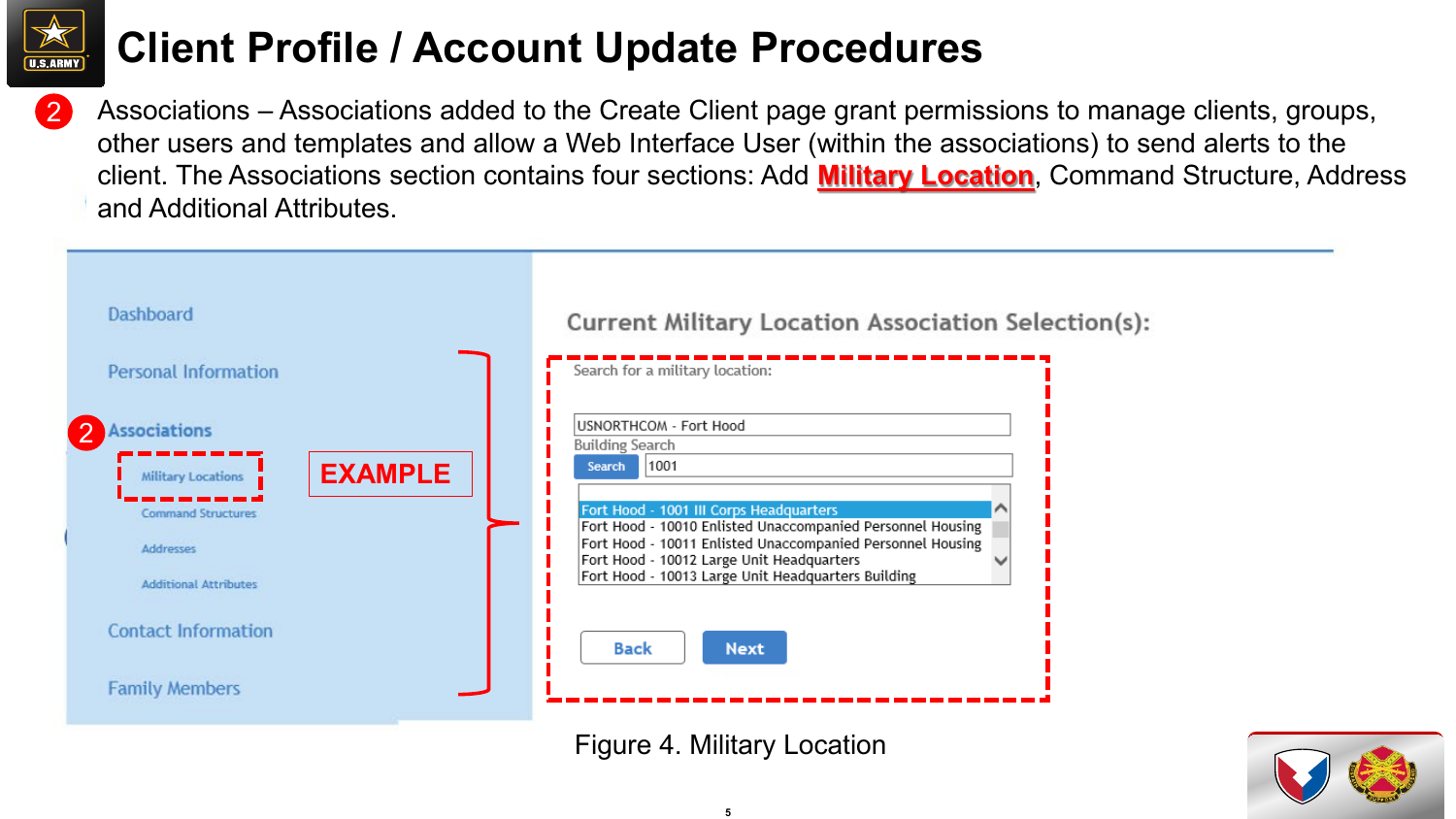

Associations – Associations added to the Create Client page grant permissions to manage clients, groups, other users and templates and allow a Web Interface User (within the associations) to send alerts to the client. The Associations section contains four sections: Add Military Location **Command Structure**, Address and Additional Attributes.



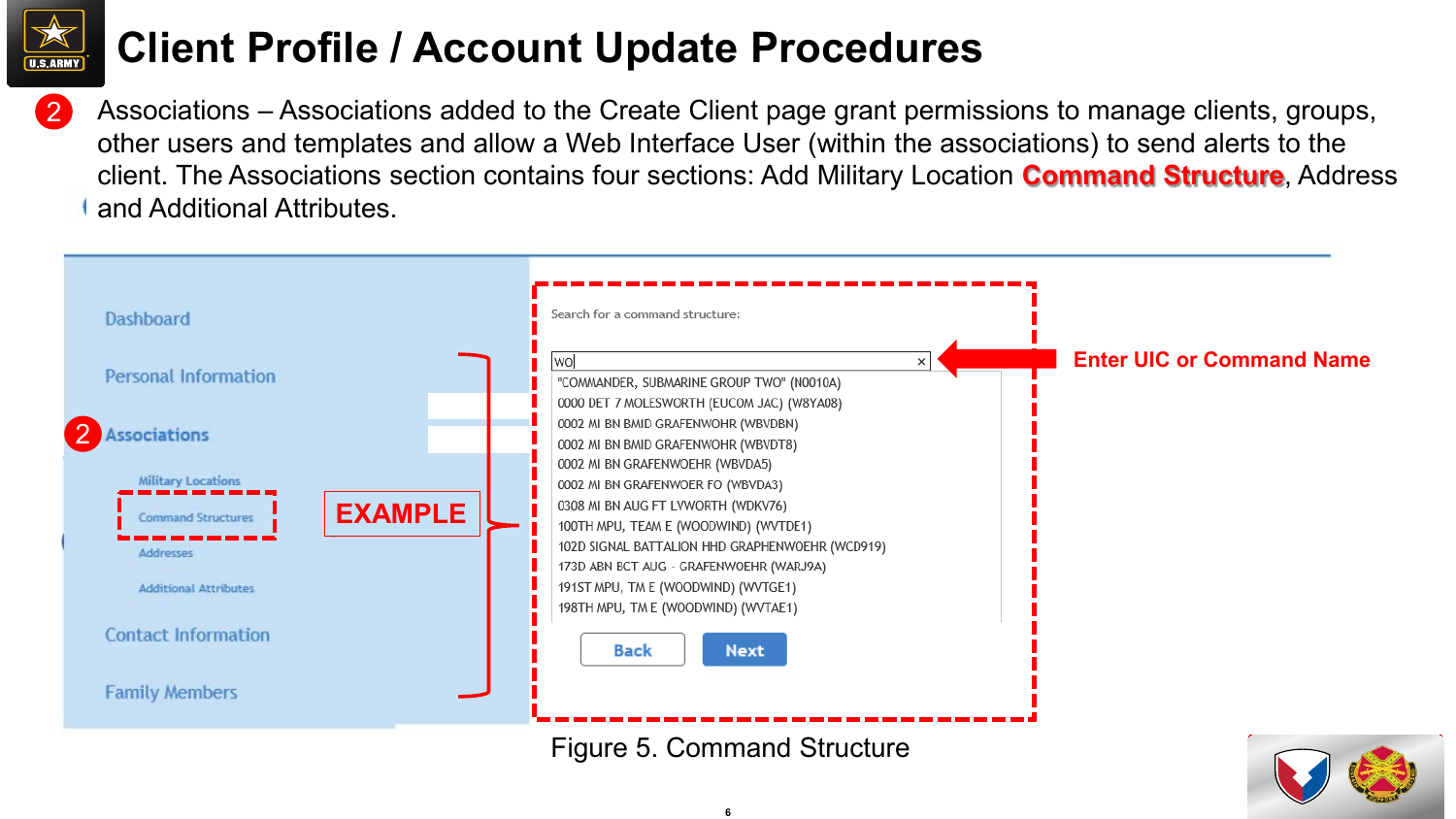

2 Associations – Associations added to the Create Client page grant permissions to manage clients, groups, other users and templates and allow a Web Interface User (within the associations) to send alerts to the client. The Associations section contains four sections: Add Military Location Command Structure, **Address** and Additional Attributes.

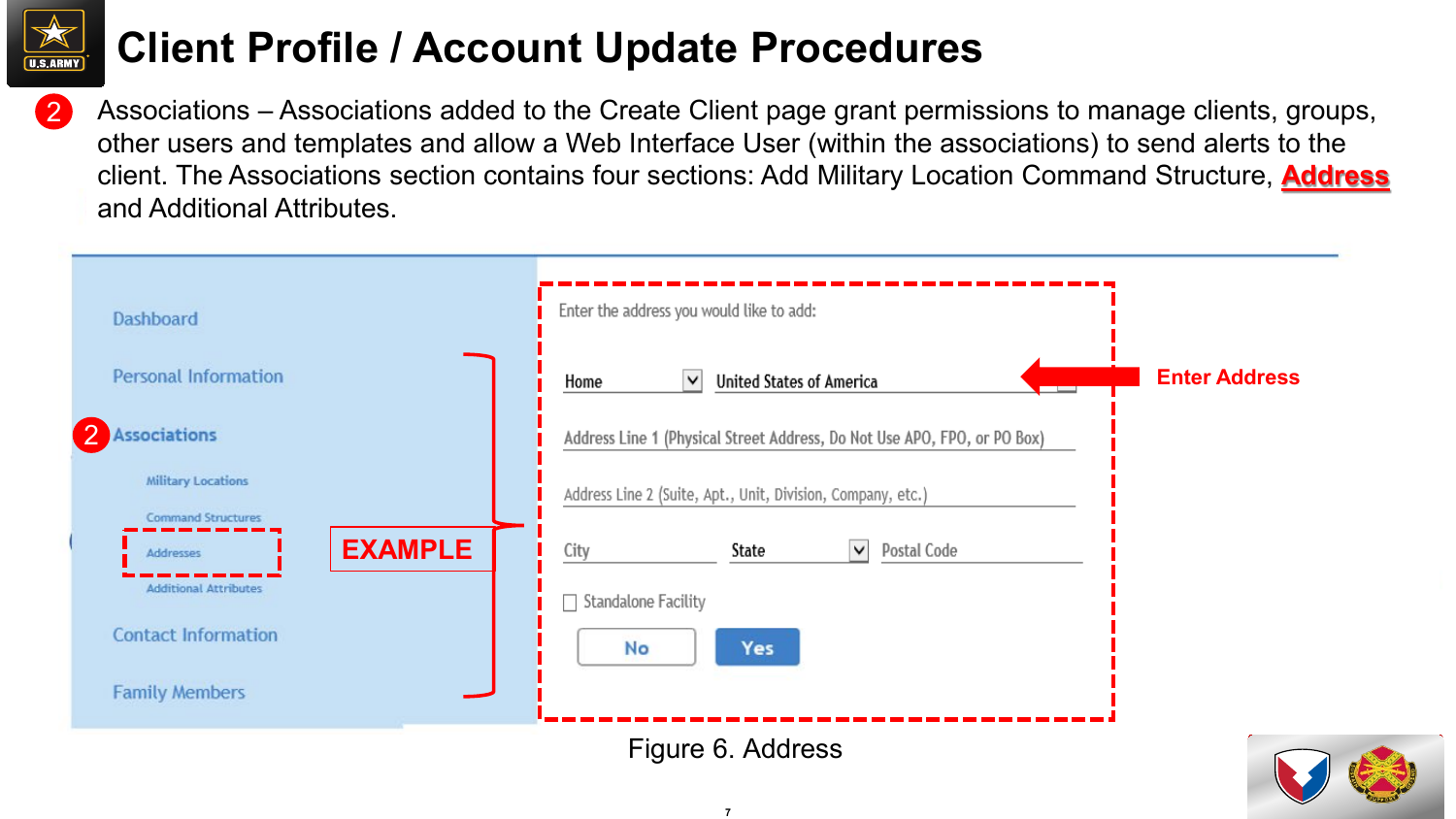

Associations – Associations added to the Create Client page grant permissions to manage clients, groups, other users and templates and allow a Web Interface User (within the associations) to send alerts to the client. The Associations section contains four sections: Add Military Location Command Structure, Address and **Additional Attributes**.



Figure 7. Additional Attributes

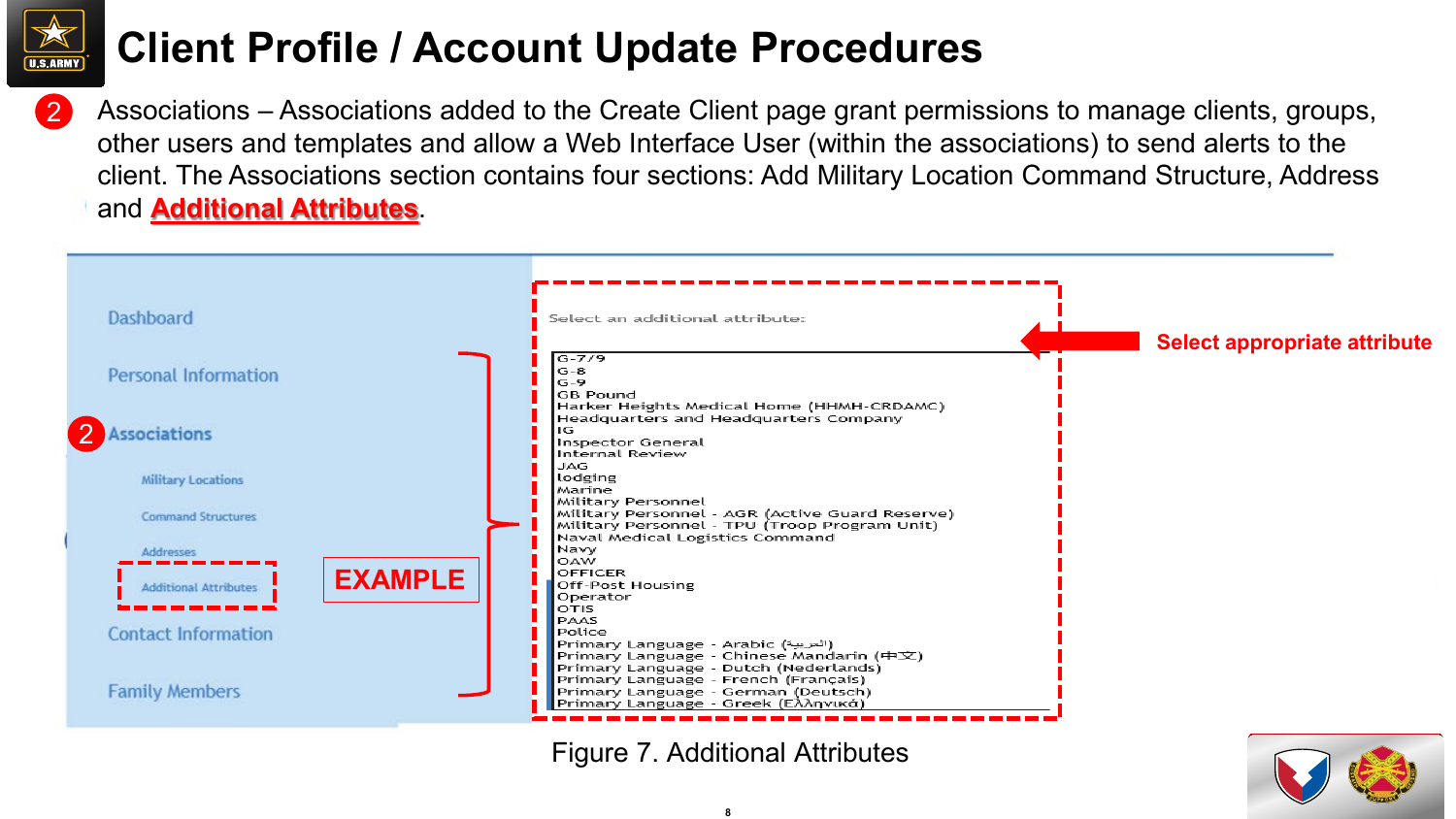

Step 4. Add one or more phone numbers to receive alerts, enter 10-digit phone number (e.g., xxx-xxx-xxxx) work, home, cell. 3

|   | Dashboard<br><b>Personal Information</b> | Add one or more phone numbers to receive alerts |
|---|------------------------------------------|-------------------------------------------------|
|   | <b>Associations</b>                      |                                                 |
| 3 | Contact Information                      |                                                 |
|   | <b>Family Members</b>                    |                                                 |
|   |                                          |                                                 |
|   |                                          |                                                 |
|   |                                          | + Add Phone                                     |
|   |                                          | <b>Next</b><br>Cancel                           |

#### **Client Account Dashboard**

Figure 8. Contact Information

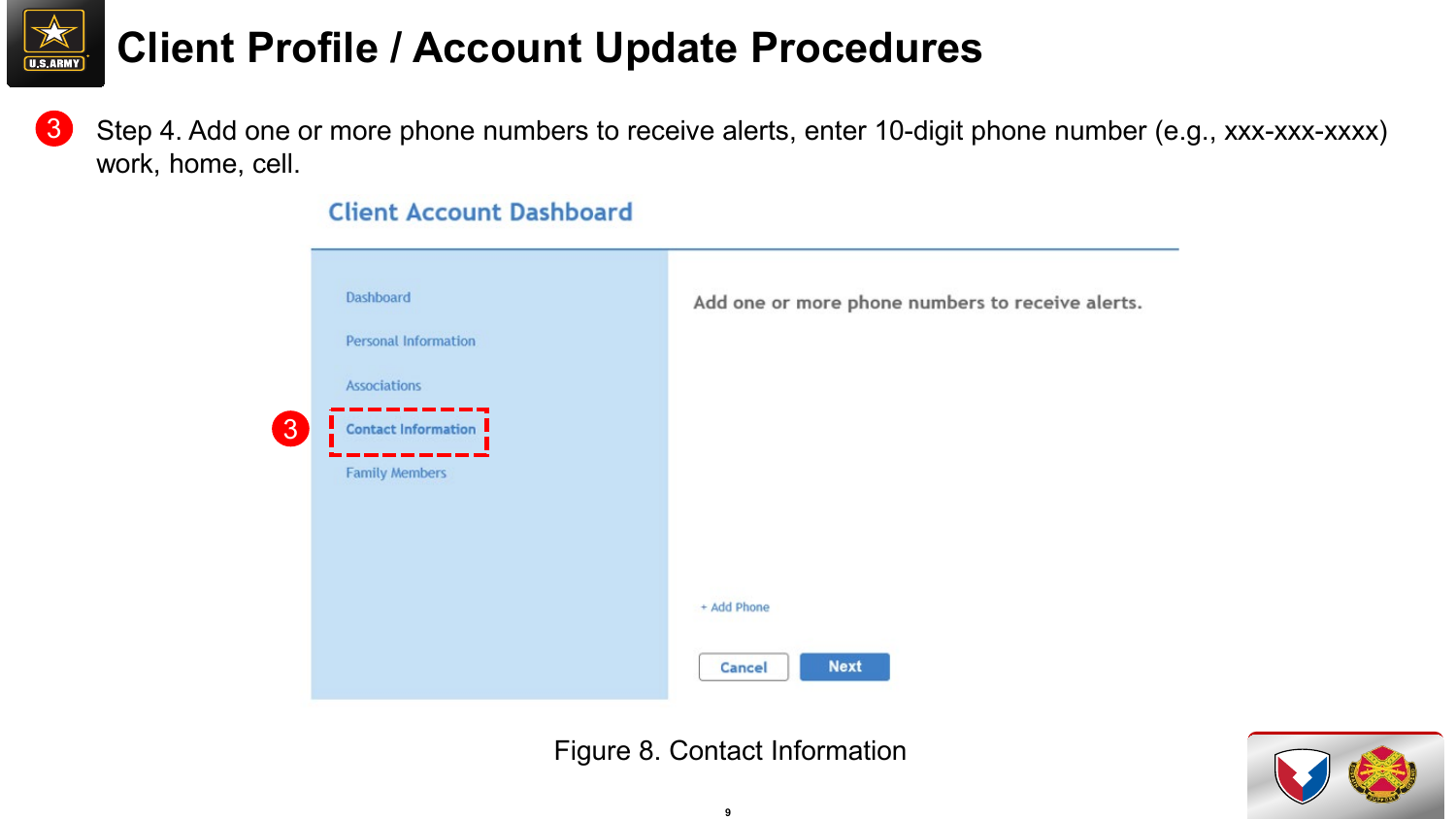

4

### **Client Profile / Account Update Procedures**

Step 5. Family Members: **Would you like family members to receive alerts?** Family Members Contact Information: In textbox, enter 10-digit phone number (e.g., xxx-xxx-xxxx) work, home cell. 4

#### **Client Account Dashboard**



Figure 9. Family Members